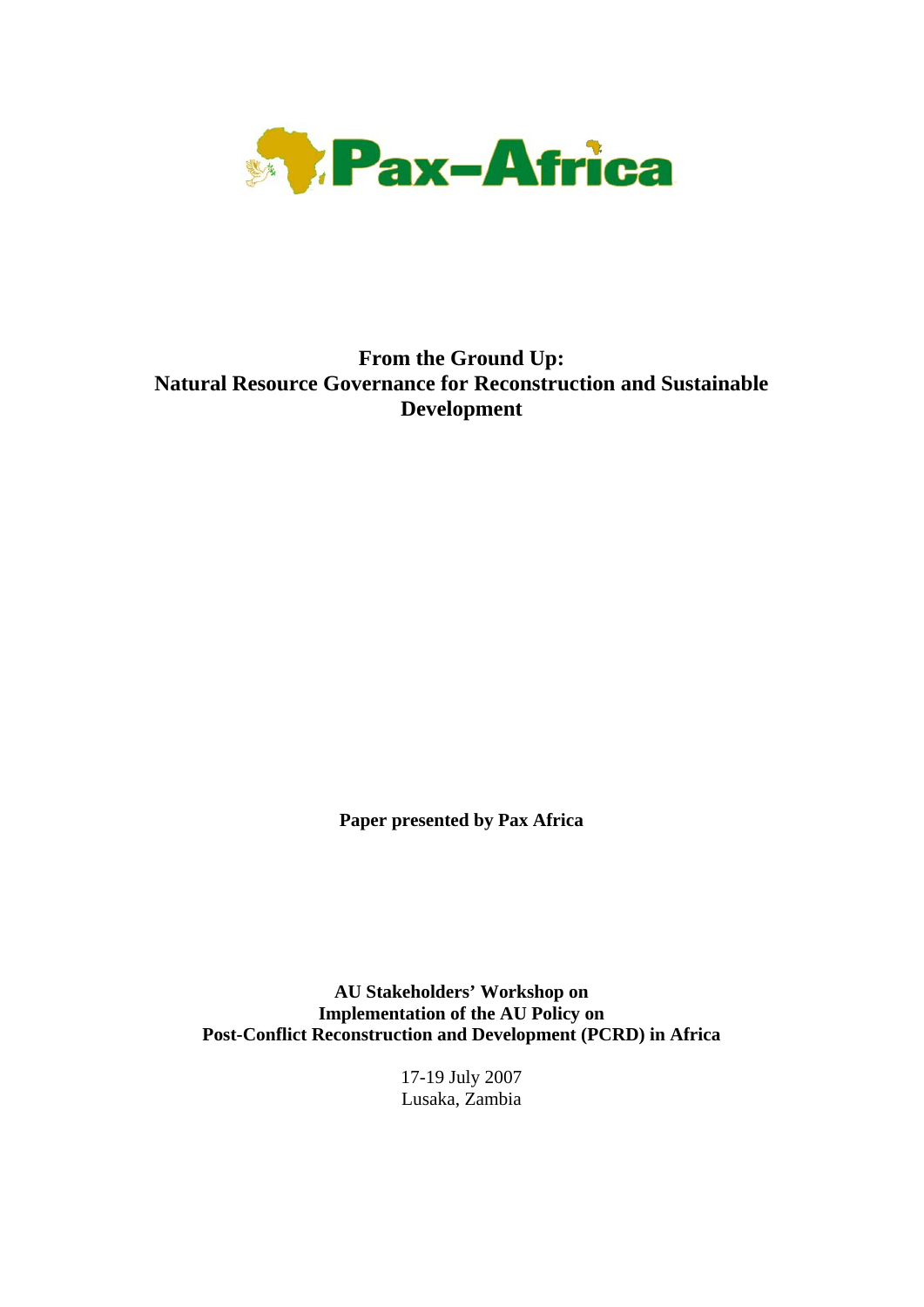# **1. Introduction**

The exploitation and management of natural resources could unlock Africa's socioeconomic potential and accelerate the achievement of the continent's vision of renewal and growth. Instead, natural resources have been at the heart of instability and conflict on the continent, with competition over access to and control over natural resources leading to human rights violations and the deterioration of human security. To sever the linkages between natural resources and conflict and ensure that the continent's abundant natural resources contribute to peace, security, stability and development, it is critical that the governance of natural resources is addressed during processes of post-conflict reconstruction and development (PCRD).

There are three key reasons why the exploitation and management of natural resources (EMNR) must be considered central to PCRD in Africa. First, inequitable access to natural resources or the wealth they generate is often among the root causes of conflict, and must be addressed if PCRD is to be successful. Second, EMNR can be used to generate financial resources for PCRD from within the affected country, which contributes to local ownership and to the sustainability of reconstruction efforts. Finally, good governance of natural resources can contribute to sustainable growth and development. If the benefits from EMNR are widely and equitably shared throughout a country, the likelihood of future conflict will be greatly reduced.

This paper will begin by outlining the continental mandate for addressing the governance of natural resources in PCRD processes, situating the issue within the broader African peace and security agenda. It will then consider several specific examples of natural resource-fuelled conflict situations in Africa and examine postconflict responses, to derive lessons from the way in which natural resource governance has been addressed in those situations. Finally, the paper will develop a number of recommendations and strategies for the various stakeholders involved in post-conflict reconstruction and development processes in Africa.

# **2. Policy framework: African peace and security agenda**

At the 7<sup>th</sup> African Union Summit in Banjul, the Gambia, the Executive Council adopted the AU Policy Framework on PCRD as a tool to: a) consolidate peace and prevent relapse of violence; b) help address the root causes of conflict; c) encourage fast-track planning and implementation of reconstruction activities; and d) enhance complementarities and coordination between and among diverse actors engaged in PCRD processes. The Policy Framework is premised on the recognition that without sustained support, peace processes remain fragile and the risk of resumption of conflict is high. The policy is underpinned by five core principles: African leadership; national and local ownership; inclusiveness, equity and non-discrimination; cooperation and coherence; and capacity building for sustainability. These principles should inform actions across all six indicative elements, namely: security; humanitarian/emergency assistance; political governance and transition; socioeconomic reconstruction and development; human rights, justice and reconciliation; and women and gender.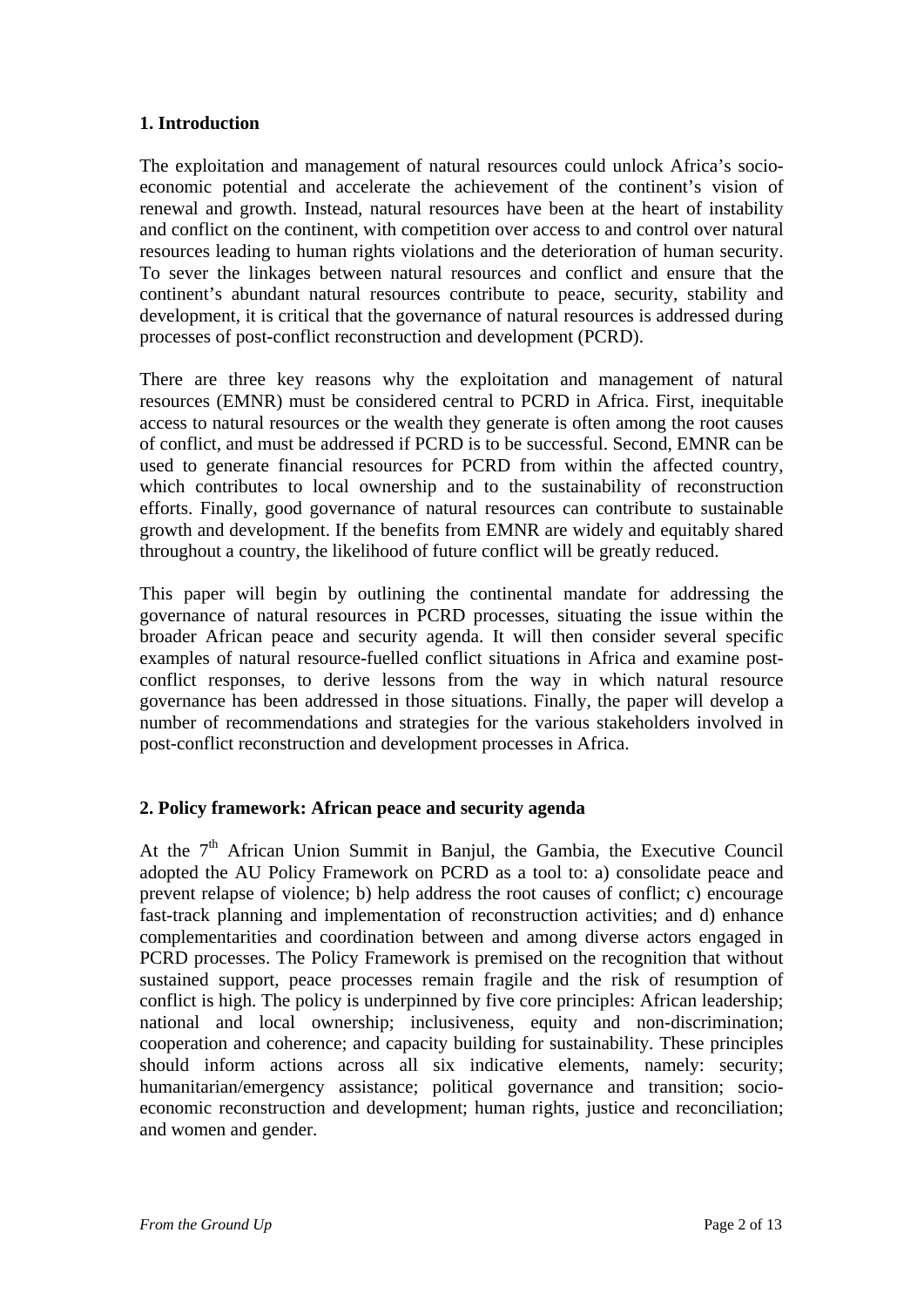Addressing the issue of natural resource governance in post-conflict settings fits squarely within the over-arching objective of addressing the root causes of conflict and preventing a relapse of violence. In addition, the AU PCRD Policy refers explicitly to the governance of natural resources under the activities related to socioeconomic reconstruction and development, calling for the creation and/or strengthening of frameworks that promote equitable and sustainable access to, management and exploitation of, natural resources (32.c.iv). That section also includes benchmarks such as sustainable management of the environment and natural resources (33.e) and ratification of, accession to, domestication and implementation of, African and international instruments relating to corruption and transparency, the management of the natural resources and the protection of the environment (33.f). In addition to these general provisions, special mention is made—in the section on women and gender—of the need to create a legal framework that ensures full enjoyment of family rights and equitable access to, and control over, resources including land, property and inheritance, which are key, especially for widows and women returnees (45.a.iii). In terms of mobilisation of resources for PCRD, one of the benchmarks is inclusion of provisions for wealth sharing and mobilisation of national resources in support of PCRD in peace agreements (51.a). These provisions, based on the recognition of the role of natural resources in fuelling conflict, constitute concrete measures to ensure that natural resources are managed in a sustainable manner and that the benefits derived from their exploitation are equitably distributed.

These provisions are also in line with the broader AU-NEPAD peace and security agenda (APSA), developed in February 2003, which identified the need to generate "standards for application in the exploitation and management of Africa's natural resources in situations of conflict," as one of the continent's eight peace and security priorities<sup>1</sup>. This issue was prioritised in recognition of the role that the continent's resources have played in fuelling and prolonging conflicts, as well as their potential contribution to reconstruction and sustainable development. In subsequent consultations, experts and policy makers have recognised that rather than limit the scope and application of the minimum standards to conflict-affected areas, it would be of greater benefit to develop a common position or minimum standards for the entire continent, to prevent conflict, ensure a level playing field, improve the leverage of individual countries negotiating with large multi-national corporations or trading partners, and ensure that conflict from one country is not displaced to its neighbours.

#### **3. Natural resources and conflict in Africa**

The importance of this APSA priority area, and of natural resources to PCRD, can be demonstrated with examples from recent conflicts on the continent. Examining the role played by natural resources in the Sudan, Liberia and the Democratic Republic of Congo provides valuable lessons that could be adapted and applied to other countries emerging from conflict. In each of these cases, inequitable access to and distribution of natural resource wealth was one of the causes of conflict, while warring factions used natural resources to fund their war efforts. In recognition of this, natural resources feature prominently in the PCRD processes in these countries. This section

 $1$  See Report of the AU-NEPAD Consultations on Peace and Security, 17-18 February 2003, Addis Ababa, Ethiopia.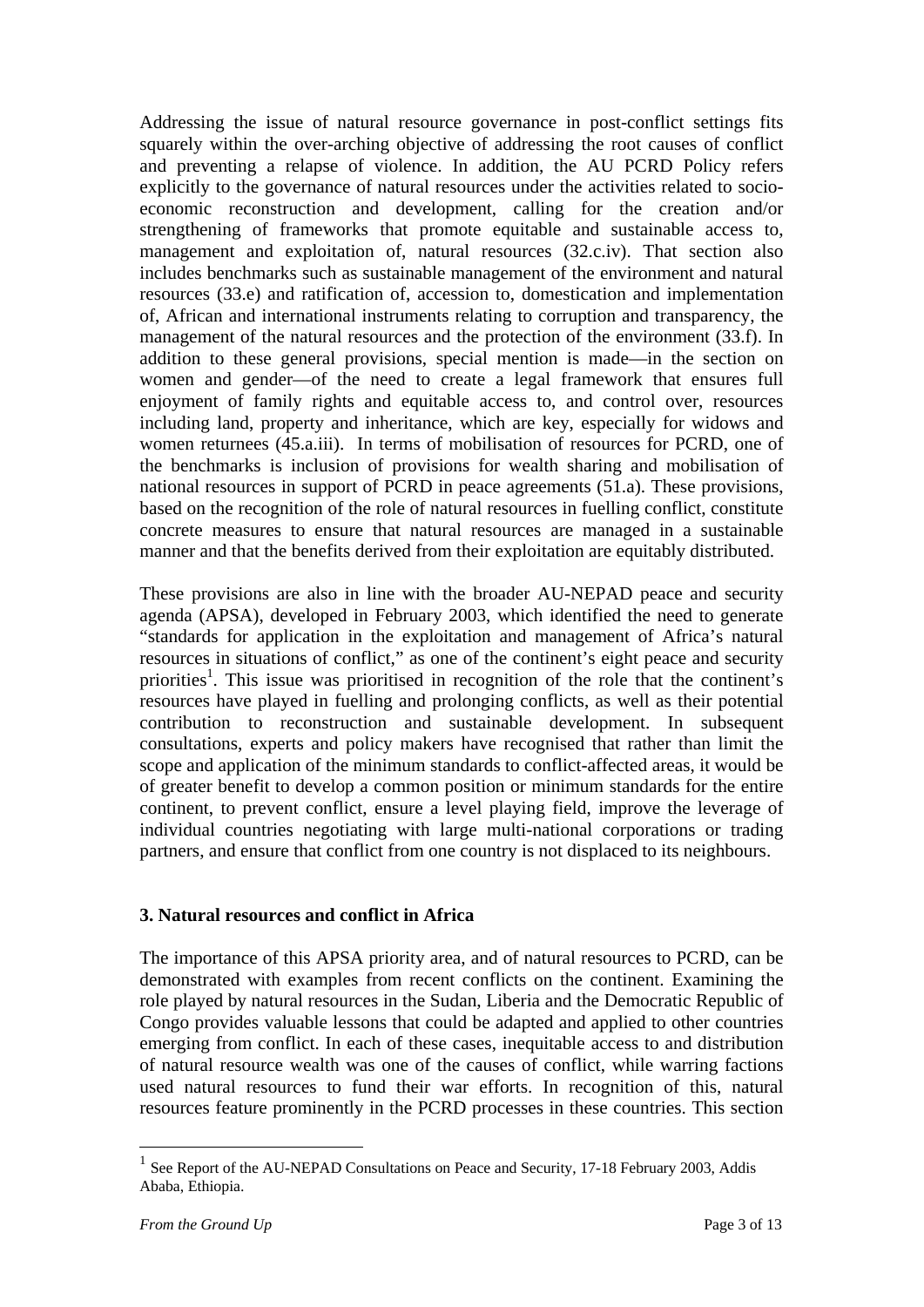does not pretend to provide comprehensive histories or explanations of the abovementioned conflicts, but rather attempts to highlight successes and challenges in the post-conflict responses to natural resource governance, in order to derive lessons for future PCRD processes.

# *3a. The Sudan*

The war in Southern Sudan was one of the longest-running conflicts in Africa, caused at least in part by inequitable distribution of natural resource wealth. The political and economic marginalisation of Southern Sudan, which dates back to Anglo-Egyptian colonial rule, caused disaffection and resentment. The discovery of oil resources is partially credited with causing the most recent phase of the conflict (beginning in 1983), while exclusive control over oil resources by the Khartoum government provided a source of revenue to fund the war against the South. However, the concerted mediation and negotiation support of the AU, the Intergovernmental Authority on Development (IGAD) and international partners culminated in the signing of the Comprehensive Peace Agreement (CPA) in January 2005. This was partially made possible by tackling the root causes of conflict through the recognition of the South's right to self-determination, and by the inclusion of specific provisions for power- and wealth-sharing. $^{2}$ 

The guiding principles of the wealth sharing agreement lay the groundwork for a more participatory approach to the governance of natural resources (in particular land and oil resources) and a more equitable distribution of the benefits derived from their exploitation, in order to promote sustainable development. These principles include: a commitment to devolution of power and decentralisation of decision-making with regard to development, service delivery and governance<sup>3</sup>; the need for empowerment of the appropriate levels of government to develop and manage, in consultation with the relevant communities, the various stages of oil production<sup>4</sup>; and the right of communities to participate (through the relevant structures) in the negotiation of contracts for the development of resources located in their areas<sup>5</sup>. Under the agreement, two percent of the wealth accrued from the sale of oil is to be allocated to the area in which the oil fields are located, while the remainder of the money should be divided equally between the North and the South. This two percent is to be allocated toward mitigation of the social impact of oil exploitation on local communities and toward community-level development.

Oil companies that were granted concessions in the Sudan during the civil war accrue most of the wealth from that oil, with very little going to the people of the Sudan. While the CPA provides for representatives of Southern Sudan to review existing oil contracts, and for implementation of remedial measures where the contracts are found to suffer fundamental social and environmental problems, the wealth sharing agreement explicitly states that contracts signed before the CPA shall not be subject to

<u>.</u>

 $^{2}$  Dr. Barnaba Marial Benjamin, "The Interim Peace Process in the Sudan: Progress made and way forward". Address given at Ukumbi policy forum on 17 August 2005 in Pretoria, South Africa.

<sup>&</sup>lt;sup>3</sup> Agreement on Wealth Sharing During the Pre-Interim and Interim Period ("Wealth Sharing") Agreement"), 7 January 2004, Naivasha, Kenya, para 1.8.

<sup>&</sup>lt;sup>4</sup> Wealth Sharing Agreement para 3.1.2.

<sup>5</sup> Wealth Sharing Agreement, para 3.1.7.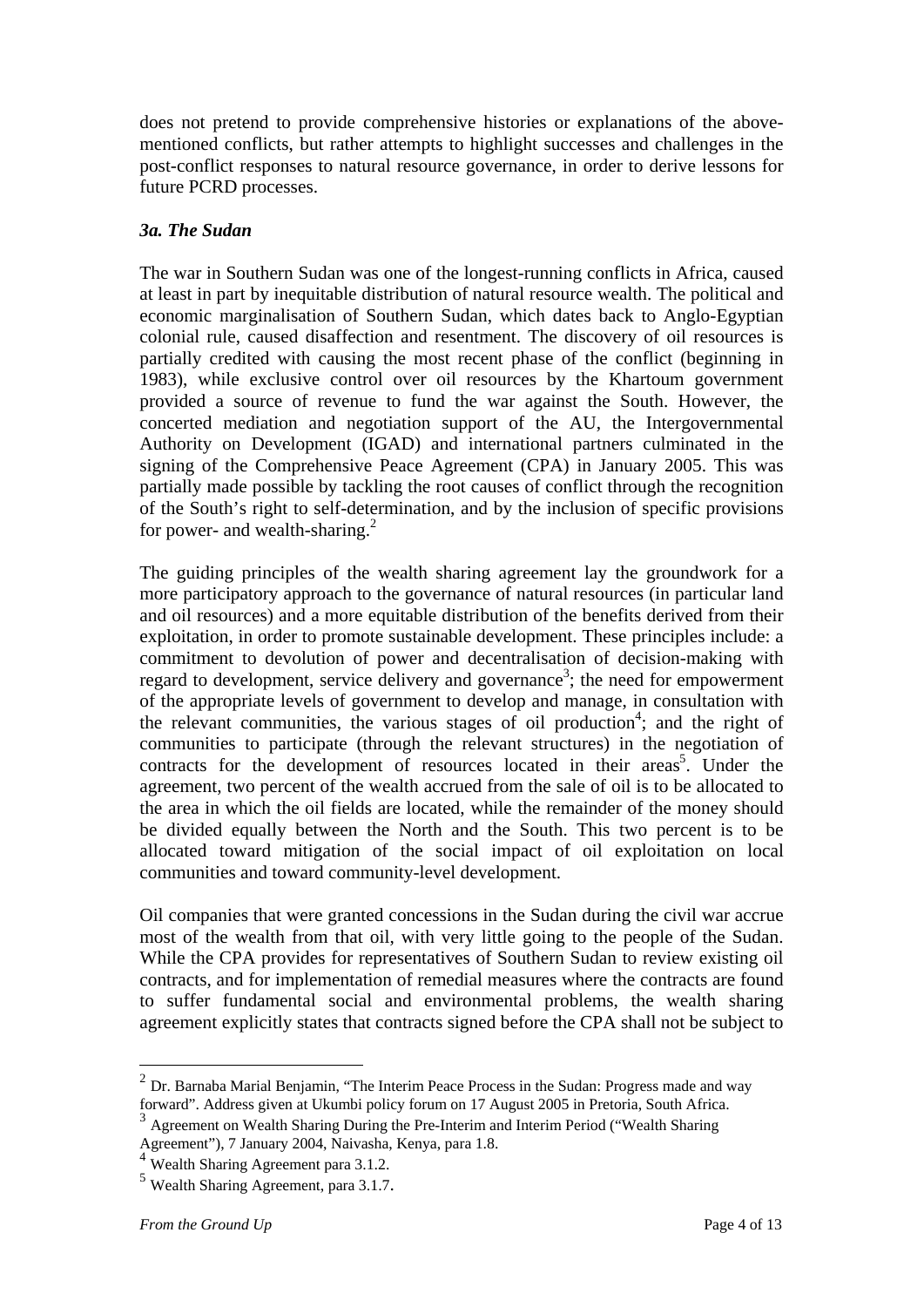# renegotiation<sup>6</sup>.

Much of the wealth accrued from the oil resources needs to be used for developing the infrastructure in the South. In this case, it is not so much a case of reconstruction as of construction, since little infrastructure exists in the South and most of this was built during the colonial era. In addition to oil, agriculture could be a major source of wealth for Southern Sudan, which possesses significant arable land. While oil resources can be an engine for reconstruction and development, the sustainability of development will rest upon the South's ability to diversify into other sectors and industries that can contribute to livelihoods and economic development beyond the lifespan of the region's oil resources. In recognition of this, the wealth sharing agreement also calls for the creation of a "Future Generation Fund" once production reaches a certain level<sup>7</sup>.

While the wealth sharing provisions of the CPA are exemplary, implementation has been slow and beset with difficulties. For example, there were major delays in setting up the National Petroleum Commission (NPC), which is comprised of the President of the Republic and the President of the Government of Southern Sudan (GOSS); four representatives of the National Government; four representatives of the GOSS and up to three non-permanent members drawn from the oil-producing state/region under consideration. The delays, and ongoing difficulties related to procedures, impacted negatively upon the governance of the oil sector, as the functions of the NPC include development of policies related to petroleum sector development, monitoring implementation of those policies, as well as negotiation and approval of all oil contracts<sup>8</sup>. With regard to contracts, the NPC is required to consider the benefits for affected communities and whether the views of affected groups and regions have been sought and incorporated into the contract.

Similarly, the process of determining which oil fields are located in the South (based on boundary delimitation) and who rightfully owns various concessions has been difficult to resolve. Environmental degradation (such as deforestation, pollution of water resources and destruction of wetlands), disruption of agricultural livelihoods and displacement of the civilian population in some areas continue to be a problem<sup>9</sup>. Issues of corruption with regard to the awarding of contracts and ongoing insecurity further complicate the situation.<sup>10</sup> These point to the inter-relatedness of natural resource governance to other key provisions of the PCRD policy and process, such as restoration of security, promotion of transparent and accountable governance, and the functioning of the judicial sector. Failure on the part of donors to live up to their pledges has also been apportioned some of the blame for the slow pace of reconstruction in the South, despite the use of the Joint Assessment Mission (JAM) process and the existence of multi-donor trust funds as a means to streamline and

<sup>6</sup> Wealth Sharing Agreement, para 4.2.

<sup>7</sup> Wealth Sharing Agreement, para 5.7.

<sup>8</sup> International Crisis Group, *Sudan's Comprehensive Peace Agreement: The long road Ahead*, Africa Report No. 106, 31 March 2006.

<sup>9</sup> *Oil and the Future of Sudan: Conference Report*. New Sudanese Indigenous NGOs (NESI) Network and European Coalition on Oil in the Sudan (ECOS), 1-2 November 2006, Juba, Southern Sudan.

<sup>&</sup>lt;sup>10</sup> "Corruption, insecurity threaten Sudan's CPA", Sudan Tribune, 13 November 2006. Available at www.sudantribune.com.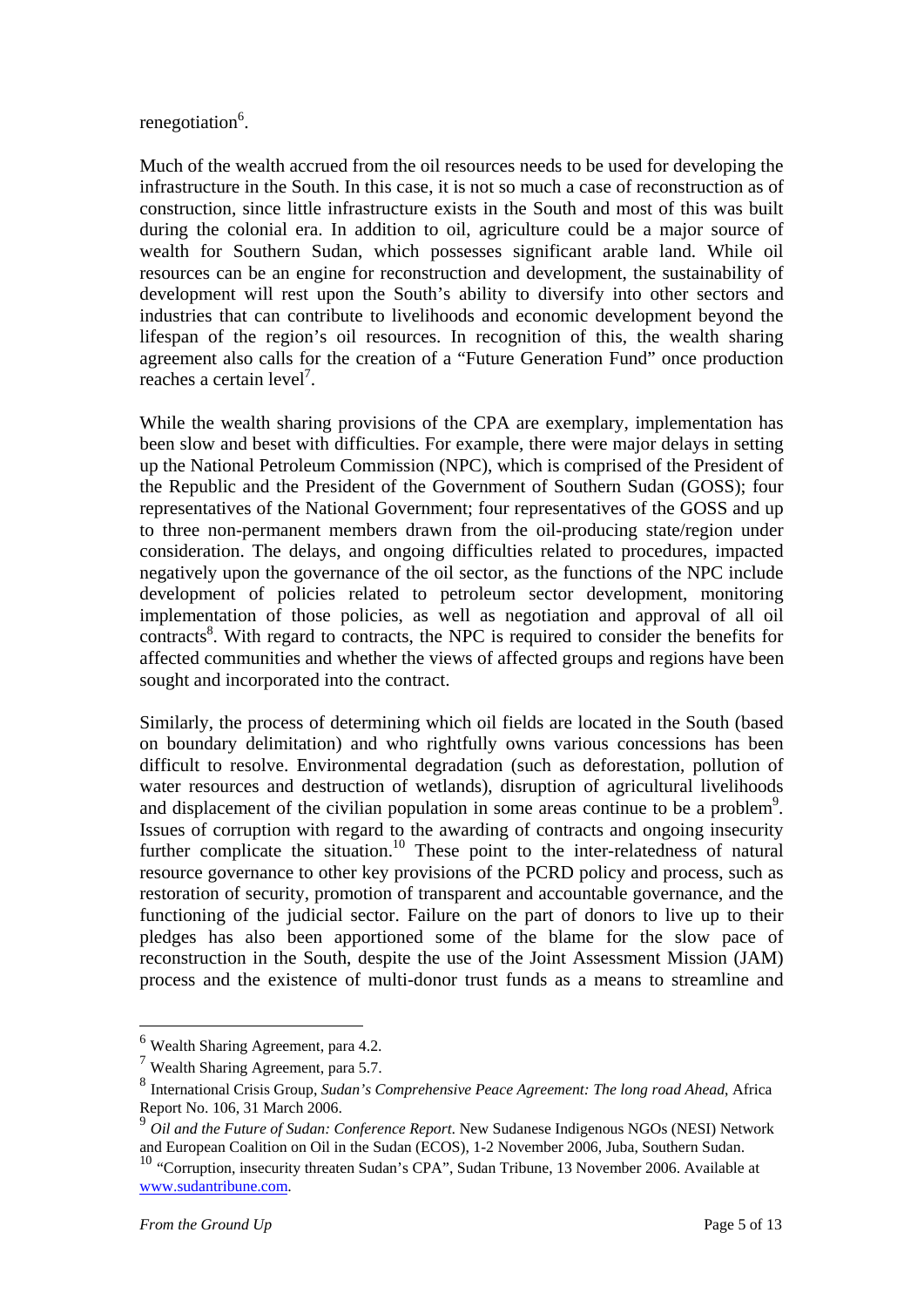coordinate donor assistance.<sup>11</sup> While the CPA provides for an Assessment and Evaluation Commission (AEC) to monitor and evaluate implementation of the agreement, such a body can only function effectively if it is given the necessary mandate and capacity. To date, this has not been the case in the Sudan.

The exploitation of petroleum resources in the Sudan is supposed to be generating resources for reconstruction. Sudan was Africa's  $5<sup>th</sup>$  largest producer of oil by the end of 2006, with an estimated 434,000 barrels per day. The oil revenue forecast for 2007 is just under USD \$3 billion from refinery and exports.<sup>12</sup> From these revenues, the GOSS received USD \$571.37 million between January and August 2006, as per the wealth sharing agreement. While this in itself is not sufficient for the development of Southern Sudan, more progress could have been registered through improved planning and prioritisation, and the development of capacities to implement development projects.

# *3b. Liberia*

During the fourteen-year civil war in Liberia, which ended on 18 August 2003, Charles Taylor and other warlords wantonly exploited the country's natural resources—primarily diamonds, timber, rubber, gold, and iron ore—for personal enrichment and to support their war efforts. While timber and rubber exports constitute a significant portion of government revenues, huge sums of money were never accounted for during the conflict. In 2000, for example, the Liberian timber trade was worth an estimated US \$100 million, but only about \$7 million actually reached government coffers<sup>13</sup>. The UN Security Council enacted sanctions against Liberian timber and diamonds, in response not only to the role of Liberia's own resources in fuelling the civil war there, but also to the smuggling by the Revolutionary United Front (RUF) of diamonds from Sierra Leone through Liberia, to secure funding and weapons for the conflict in Sierra Leone<sup>14</sup>.

In response to improved governance under the post-conflict administration of President Ellen Johnson-Sirleaf, the UN sanctions on Liberian timber were lifted in June 2006, while sanctions on diamond exports were lifted on 27 April 2007. The government has adopted new forestry and mining legislation, as well as applying to join the Kimberley Process Certification Scheme for rough diamonds. Some analysts attribute part of the improvement in governance, in particular revenue management, to the Governance and Economic Management Assistance Program (GEMAP), which was launched in 2005 "to ensure that all Liberian revenues will be available for the benefit of all Liberian people, to ensure that the Liberian Government will have the appropriate fiscal instruments to capture the revenue required for the development of

<sup>11</sup> Haslie, Anita and Axel Borchgrevink, *International Engagement in Sudan after the CPA: Report on the piloting of OECD/DAC's 'Principles for Good International Engagement in Fragile States' for the case of Sudan*. Norwegian Institute of International Affairs (NUPI), January 2007. Available at:

http://english.nupi.no/publikasjoner/notater/2007/international\_engagement\_in\_sudan\_after\_the\_cpa. 12 Williams, Stuart, 'Oil in Sudan and Potential Revenues to GOSS' Wood Mackenzie, March 2007.<br>Available at http://www.ecos

 $^{13}$  Global Witness, 2001, 'Taylor Made: The Pivotal Role of Liberia's Forests in Regional Conflict'. Available at http://www.globalwitness.org/media\_library\_detail.php/97/en/taylor\_made.

<sup>14</sup> See UNSC Res 1343 (2001); UNSC Res 1478 (2003); UNSC Res 1521 (2003); UNSC Res 1532 (2004); UNSC 1647 (2005); UNSC Res 1731 (2006).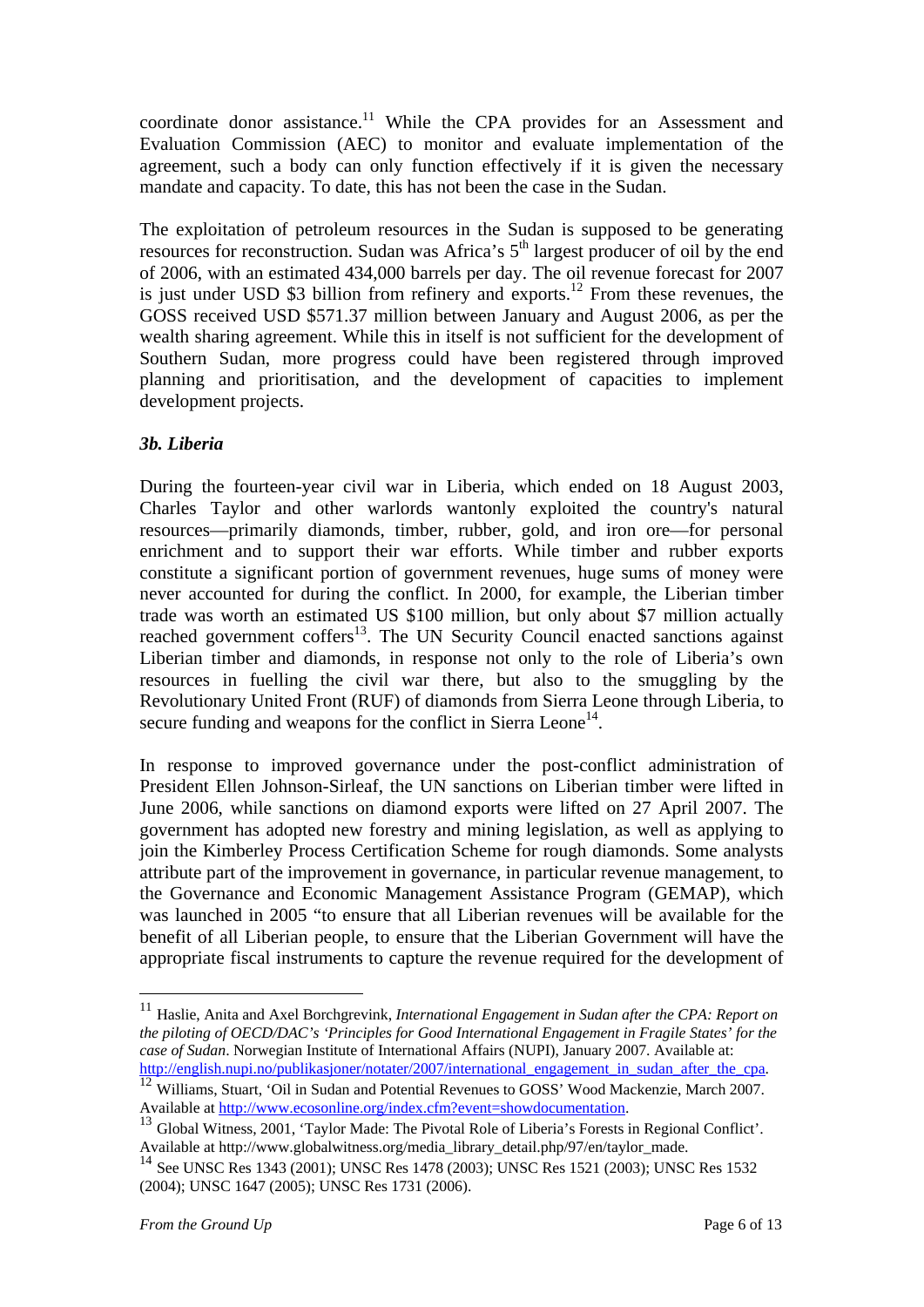the country, and to strengthen Liberian institutions so that they can take responsibility for reversing decades of deficiencies in economic and financial management"15. The GEMAP is a three-year programme that places international experts alongside Liberians in important revenue collection and management positions to promote transparency and build local capacity. Proponents of GEMAP claim that it represents a partnership between Liberians and the international community to improve accountability, responsibility and transparency in the collection and use of the country's resources, citing significantly increased government revenues as evidence of GEMAP's success. Critics, however, have called GEMAP intrusive, if not a violation of sovereignty, and claim it has placed much of the control of Liberian government revenue and expenditure management (including at the Ministry of Finance, Bureau of the Budget and Central Bank) in the hands of foreign experts. Critics also point to the lack of civil society participation in GEMAP's design and very minimal civil society participation in its implementation.

While GEMAP represents an extreme measure, the severe mismanagement of Liberia's natural resource wealth during the conflict highlights the need for serious governance reforms in the post-conflict context in order to harness that wealth for peace and development. However, the GEMAP is limited to issues of economic management, and does not address the type of participatory governance systems required to ensure that inequitable distribution of natural resource wealth does not become a source of future conflict.

Another critical reconstruction challenge facing Liberia is the so-called "youth crisis," the large population of disaffected and disadvantaged youth who can easily be mobilised to fight in the absence of other economic opportunities. Natural resource exploitation, if well managed, should generate economic growth and employment opportunities for this volatile population.

The UN recognised the importance of improving natural resource governance in Liberia as a means to consolidate peace. The mandate of the UN Mission in Liberia (UNMIL) explicitly included assisting the transitional government in restoring proper administration of natural resources<sup>16</sup>. In line with this mandate, the Environmental and Natural Resources Unit of UNMIL provides support for the activities of Environmental Protection Agency (EPA) and Forestry Development Authority (FDA) in environmental management, as well as assisting the UN Panel of Experts on Sanctions in Liberia with their investigations. UNMIL has also played an active role, in partnership with Liberia's security forces, in re-establishing security at rubber plantations, many of which were illegally occupied by former combatants. As the civilian component of the African Standby Force is developed, its role in monitoring natural resource exploitation and supporting development of natural resource policies and regulations should not be overlooked.

Implementation of reforms and reconstruction projects, in particular recovery of the agriculture, construction and service sectors, helped Liberia to achieve an economic

<u>.</u>

<sup>&</sup>lt;sup>15</sup> Governance and Economic Management Assistance Program (GEMAP) agreement, September 2005.

http://www.gemapliberia.org/files/GEMAP\_Final\_and\_signed\_by\_NTGL.pdf?PHPSESSID=82d9e5d7<br>a9ff60ddf33a155978701c9a.

 $\frac{16}{16}$  UNSC Res 1509 (2003).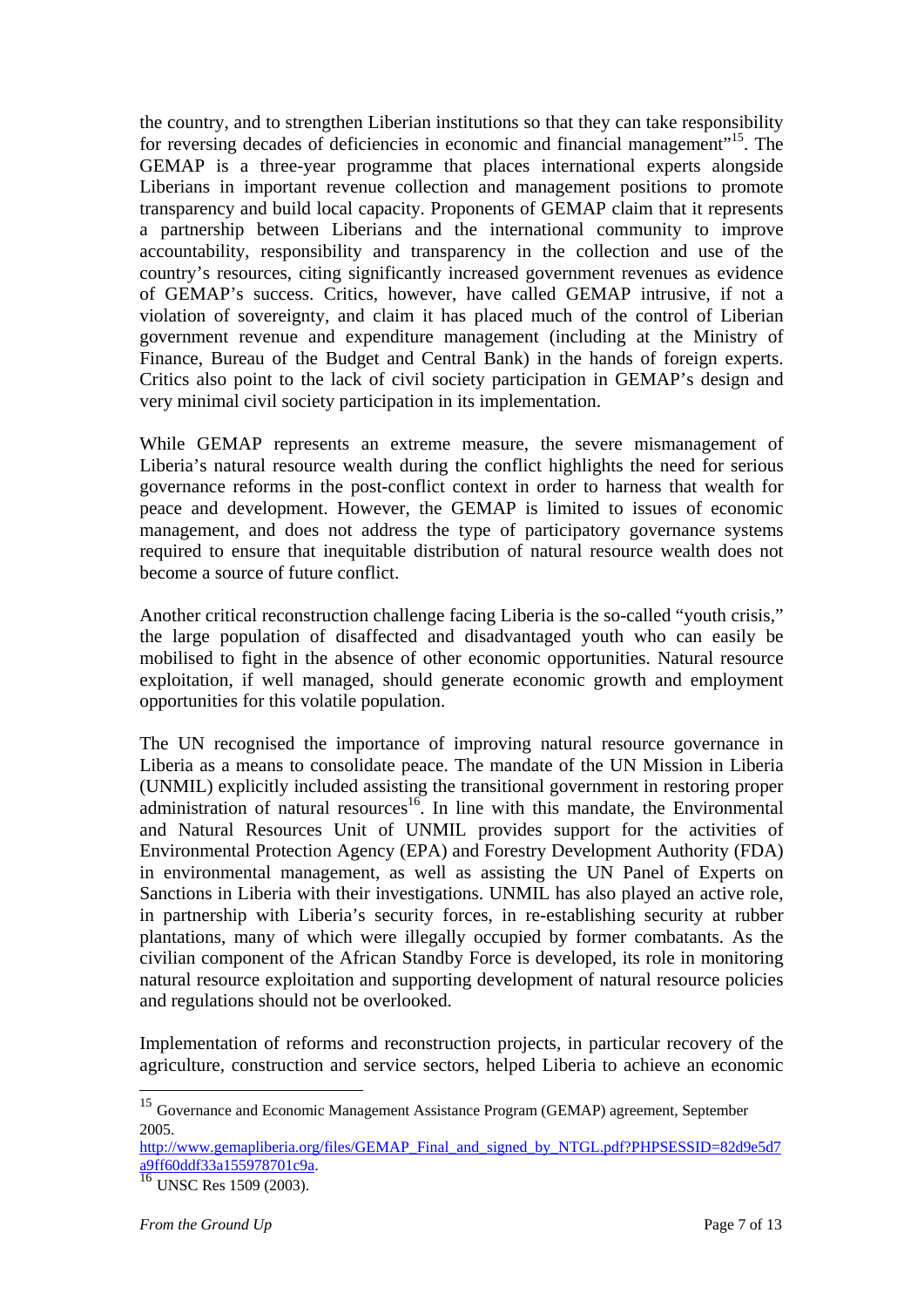growth rate of 8% in 2006. These included reviews of concessions and contracts, passage of key legislation on natural resource exploitation, as well as investment incentives.17 However, the country remains far behind its pre-war levels of development—the country's 2006 Human Development Report found that 76.2% of the population lived on less than US  $$1$  per day<sup>18</sup>, and it was only in mid-July 2006 that electricity and running water were restored to the capital, Monrovia, for the first time in 15 years.

# *3c. Democratic Republic of Congo*

The conflict in the Democratic Republic of Congo (DRC) from 1998-2003 claimed an estimated 3.5 million lives, displaced millions more, and involved the systematic pillaging of the country's natural resources by a number of warring factions and neighbouring countries. Various militia and military groups fought over resources such as gold, diamonds, copper, cobalt, coltan, and cassiterite, using proceeds from the resources to continue warring and to gain control over additional natural resource wealth. The conflict followed decades of misrule by Mobutu Sese Seko, who built up a personal fortune and patronage network from the country's resource wealth, at the expense of the Congolese population. The signing of a power-sharing agreement in 2003 brought a fragile peace to the country, though sporadic violence continues, especially in the mineral-rich eastern provinces.

The mining sector, potentially a driver for reconstruction and development, has been plagued by poor governance, corruption and illegal exploitation since before the conflict in the DRC. Despite the adoption of a new mining code in 2002, little improvement has taken place. Some of the contracts signed between 1996 and 2003 were finally placed under review in April 2007, two years after the report of the parliamentary Lutundula Commission found many such contracts to be illegal<sup>19</sup>. The same is true of contracts signed during the transitional period, which, while not necessarily illegal, granted enormous benefits to international mining interests but very few benefits to local populations<sup>20</sup>. Additionally, a number of companies cited for violations of OECD guidelines for multinational companies in the Report of the UN Panel of Experts on the Illegal Exploitation of Natural Resources and Other Forms of Wealth of the Democratic Republic of the Congo, continue to operate in the  $DRC<sup>21</sup>$ . The lack of regulation of artisanal mining should also be addressed, to improve labour conditions, prevent human rights violations and ensure that artisanal

<u>.</u>

<sup>&</sup>lt;sup>17</sup> Report of the Liberia Partners' Forum meeting, 13-14 February 2007. http://web.worldbank.org/WBSITE/EXTERNAL/COUNTRIES/AFRICAEXT/0,,contentMDK:212224<br>49~menuPK:258657~pagePK:2865106~piPK:2865128~theSitePK:258644,00.html.

The National Human Development Report 2006, Liberia. http://www.lr.undp.org/NHDR'06 web.pdf.<br><sup>19</sup> International Crisis Group, *Congo: Consolidating the Peace*, Africa Report No. 128, July 2007. http://www.globalwitness.org/media\_library\_detail.php/532/en/opportunity\_for\_the\_new\_congolese\_g

overnment\_to\_fu. 20 Global Witness, *Agenda for Reform in the Natural Resource Sector of the Democratic Republic of Congo*, March 2007.

http://www.globalwitness.org/media\_library\_detail.php/532/en/opportunity\_for\_the\_new\_congolese\_g

overnment to fu. <sup>21</sup> Gilfenbaum, Eliah and Shannon Lawrence, *The World Bank in the Democratic Republic of Congo*, Environmental Defense, July 2005.

http://www.ed.org/documents/5061\_World%20Bank%20and%20DRC%20Update%20July%202005.p df.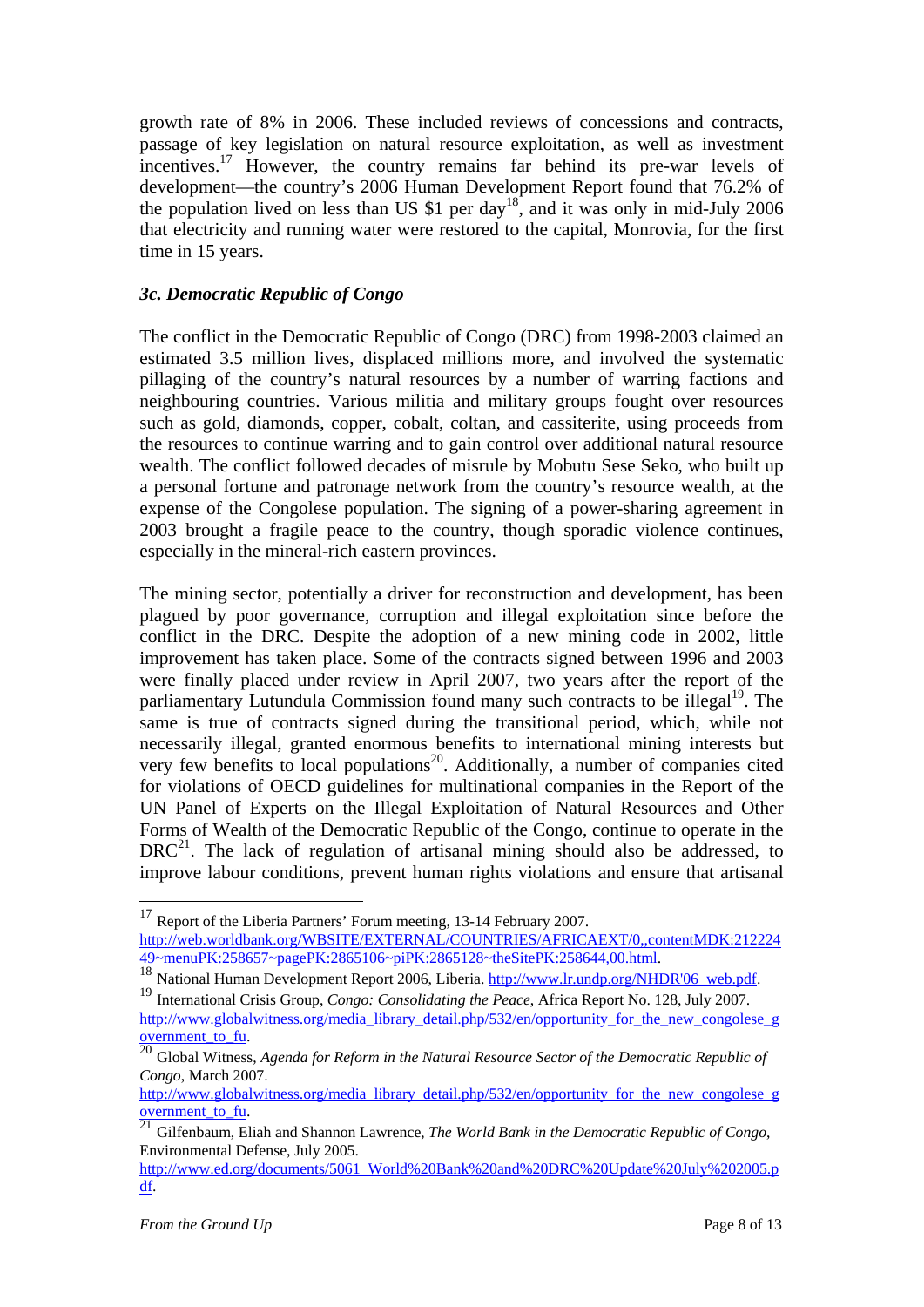mining contributes to poverty reduction and sustainable development<sup>22</sup>. In Katanga province alone, there are an estimated 700,000 artisanal miners operating in conditions of insecurity and semi-legality<sup>23</sup>.

The interim government's redrafting of the forestry code in 2002 (Law No. 011-2002 on the Forestry Code) and subsequent process of developing related forestry legislation and zoning plans, with the support of the World Bank, drew criticism from Congolese and international groups for its lack of consultation with civil society or forest communities<sup>24</sup>. It is feared that the world's second largest rainforest could be parcelled up for logging, with dire consequences for the environment and the livelihoods of 35 million Congolese who depend on the forest<sup>25</sup>. The moratorium on granting of new forestry concessions, which has been violated repeatedly, must be enforced—the government decision in April 2007 to cancel a number of forestry concessions is a positive step.

The post-conflict review of legislation and concessions seeks to increase the contribution of resources to the country's development goals, but with very limited state capacity and almost no infrastructure, monitoring and enforcement remain serious challenges in the DRC. The exploitation of resources could provide the impetus for the construction of infrastructure, with mining and logging companies providing funding for required transport, water and energy infrastructure that would ultimately benefit other sectors as well. However, this could only be achieved through coordinated planning involving a range of government departments and international partners.

The discussion of natural resources in the DRC cannot be limited to minerals, fossil fuels and timber. Land and water also constitute critical elements for post-conflict reconstruction. The plans for rehabilitation and expansion of the Grand Inga dams, which are said to be able to generate enough hydroelectric power for all of Africa, could contribute significantly to development of the country and region. However, preliminary reports have already begun to question whether the environmental and social impacts of the project have been sufficiently considered.

#### *3d. International Conference on the Great Lakes Region*

A notable example in terms of regional cooperation, the International Conference on the Great Lakes Region (ICGLR) brings together eleven core countries in the region, along with seven co-opted countries and a Group of Friends, in recognition of the fact that regionalised conflict requires regional solutions. The ICGLR has addressed the role of natural resources in conflict through development of a regional Protocol

<sup>22</sup> *Natural Resource Exploitation and Human Security in the Democratic Republic of Congo*, Seminar Report, 25 March 2004, Brussels, Belgium, International Alert and The Pole Institute.<br>http://tierra.rediris.es/coltan/POLE%20INSTITUE.pdf.

http://tierra.redirics.com/2012/2012/2012/2012/2012<br><sup>23</sup> Kabemba, Claude, "A Look at the DRC's Extractive Industry" *Pax Africa* vol 3, no 3 October-December 2006.

<sup>&</sup>lt;sup>24</sup> "Letter from Congolese NGOs to the Minister for the Environment, Waters and Forests, the World Bank and the FAO" 12 February 2004.

http://www.rainforestfoundationuk.org/files/DRC\_NGO\_statement\_Feb\_04\_English.pdf

<sup>&</sup>lt;sup>25</sup> "Democratic Republic of Congo: World Bank behind logging interests" World Rainforest Movement Bulletin, No. 80, March 2004. http://www.wrm.org.uy/bulletin/80/AF.html#CongoDR.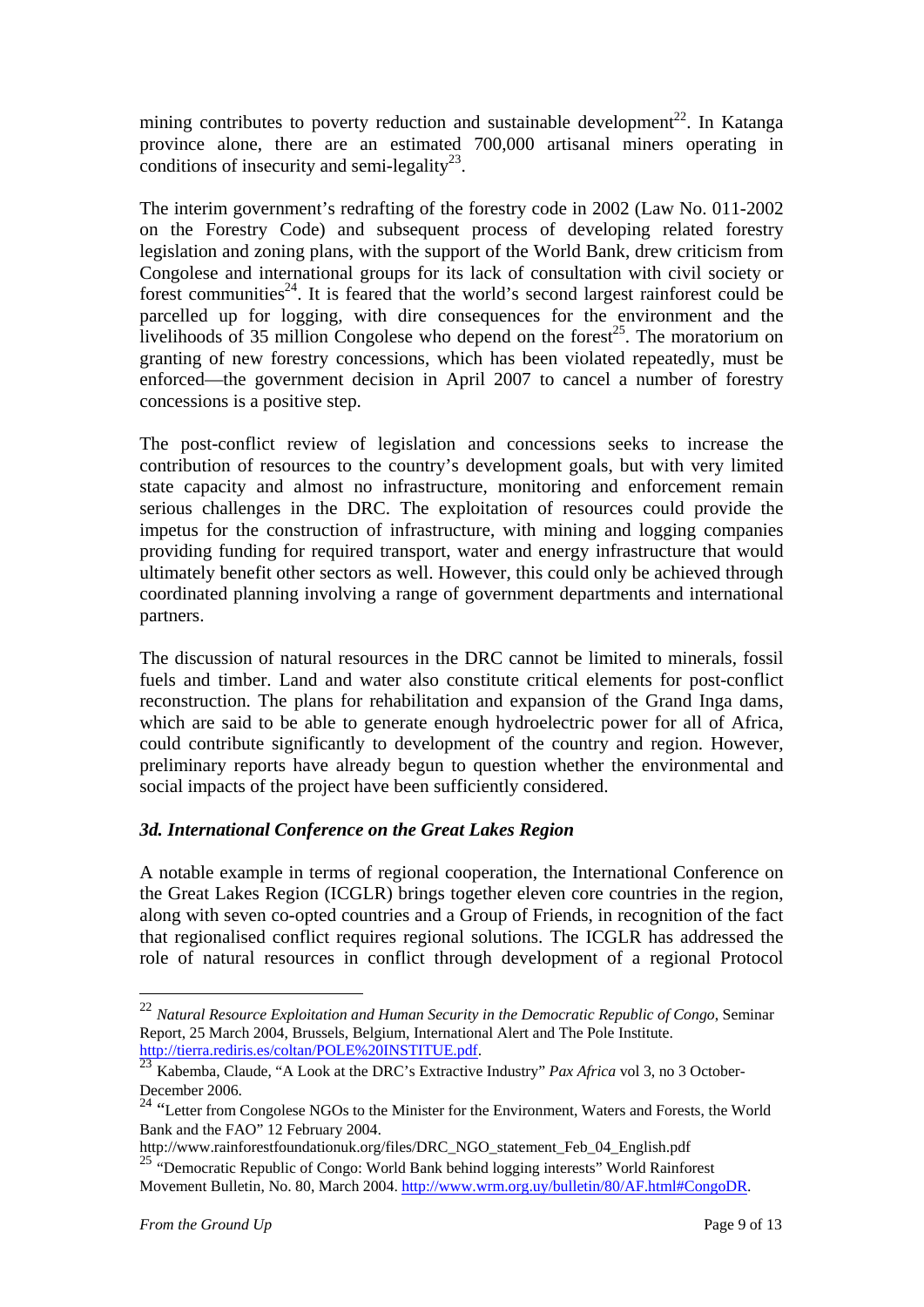Against the Illegal Exploitation of Natural Resources, the first of its kind in Africa, adopted at the 2nd Summit in December 2006. The Protocol, which refers to permanent sovereignty over natural resources as an inalienable right, is intended to: a) promote and strengthen mechanisms to prevent, curb and eradicate the illegal exploitation of natural resources; b) intensify regional cooperation in that regard; and c) promote harmonisation of legislation, policies and procedures against illegal exploitation of natural resources<sup>26</sup>. However, the Protocol stops short of making any provisions for improved, participatory resource governance, which is required in all of the conflict-affected countries of the Great Lakes Region if they are to achieve sustainable peace and development. Stopping illegal exploitation is a necessary step, but the further step of developing minimum standards for resource governance is also required, since the legal exploitation of natural resources can also contribute to conflict, if the wealth it generates is perceived to be inequitably distributed or mismanaged, or if it leads to environmental degradation, social dislocation or displacement.

The regional approach to natural resource governance in PCRD processes is advisable in the case of regional conflict systems. Such an approach takes cognisance of the regional dimensions of conflict, while recognising that many natural resources also cross national boundaries. This is particularly true in the case of water and marine resources. Further, a regional approach strengthens the position of individual countries engaging in international negotiations and facilitates the harmonisation of policies throughout a region.

# **4. Lessons learned**

From the examples discussed above, a number of key lessons emerge with regard to the role of natural resource governance in post-conflict reconstruction and development.

- i. *Address distribution of natural resource wealth in peace agreements*: If inequitable access to natural resources or the wealth they generate is a root cause of conflict, include wealth sharing provisions in the peace agreement. The negotiation of the agreement should include all relevant stakeholders, including affected communities, to ensure that the provisions of the agreement will be accepted by all stakeholders. A built-in monitoring and enforcement mechanism should be included to ensure that the agreement is actually implemented.
- ii. *Build the necessary capacities for implementation and monitoring:*  Specific capacities are required for implementation of the peace agreement, as well as monitoring and enforcement. Often overlooked is the capacity to utilise the revenues from natural resources in an optimal manner, and account for them, which involves strategic planning, project management, financial and accounting skills.
- iii. *Review contracts from before and during the war*: Where contracts are illegal or unfair, renegotiate or cancel them.

 $^{26}$  See www.icglr.org for more information.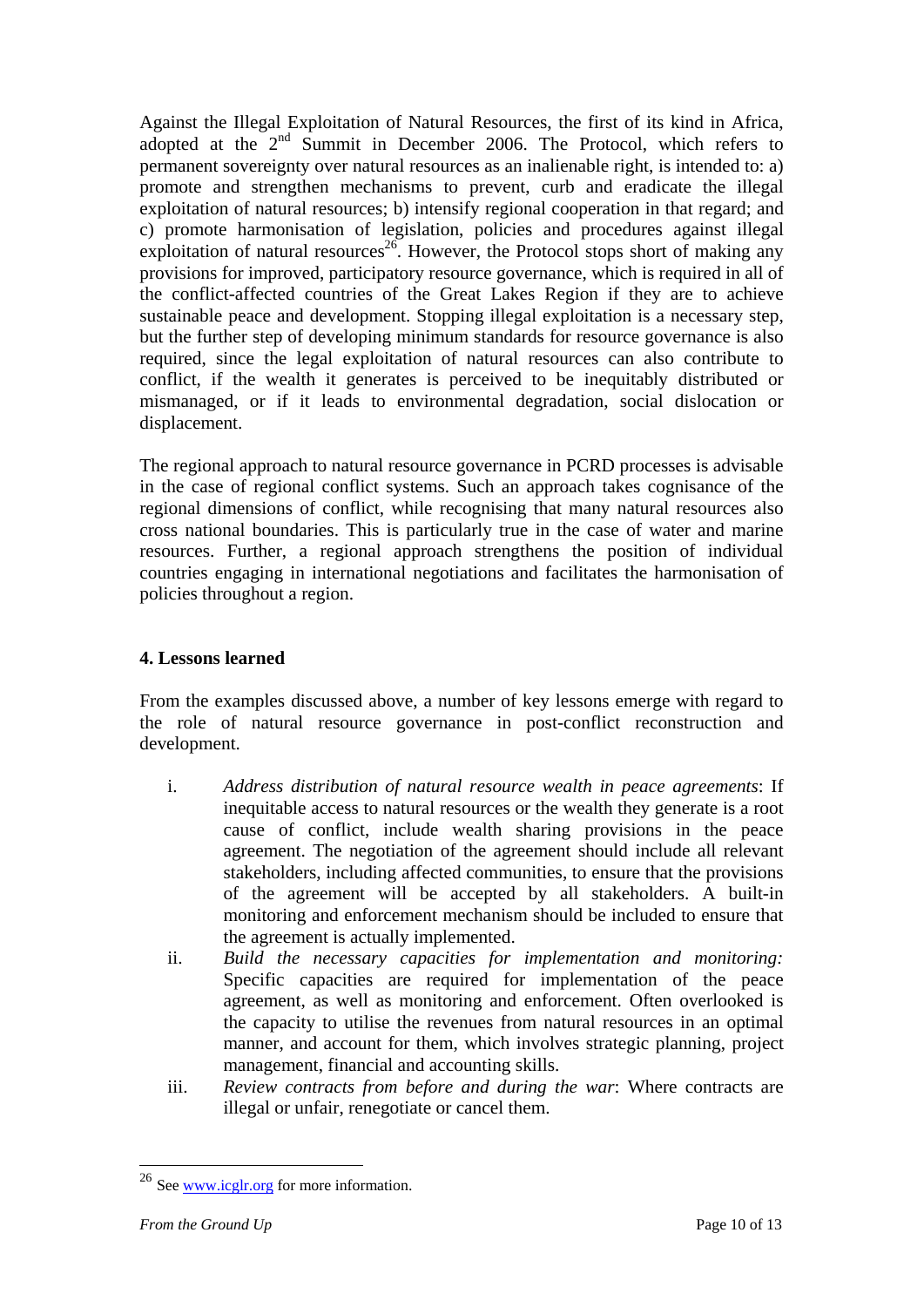- iv. *Mandate peace support operations to support natural resource governance*: This can involve monitoring natural resource exploitation, supporting the development of natural resource-related laws and policies, and building the capacity of relevant institutions to implement and enforce those laws and policies.
- v. *Incorporate EMNR into broader reconstruction and development strategies*: In the case of non-renewable resources such as minerals, it is extremely important to promote up- and down-stream industries (through preferential procurement, incentives for processing/value addition) to ensure sustainability. Issues related to land, water resources and other natural resources should be part of national strategies for development and poverty reduction. EMNR should also be linked to, and capitalise on, infrastructure development projects, which in turn can be linked to public works projects aimed at addressing the youth unemployment.
- vi. *Good governance is more than transparency*: While transparency is important, good governance goes beyond anti-corruption measures to include accountability and community participation in decision-making about whether, when and how to exploit natural resources. The process of developing new laws and policies related to EMNR must also involve the participation of affected communities.
- vii. *EMNR is linked to restoration of security, successful DDR and SSR*: Former combatants who have benefited from illicit exploitation of natural resources must be provided with alternative livelihoods if they are to give up arms. Lack of state control over territory allows illicit exploitation of resources to continue.
- viii. *EMNR requires a regional approach*: Natural resources do not respect national boundaries. Good governance of natural resources must be adopted at regional level, and should involve regional solutions to environmental issues, cross-border trafficking, customs, etc.

# **5. Conclusion and recommendations**

The AU Policy on PCRD, the African peace and security agenda and other continental and regional instruments recognise that natural resource governance lies at the nexus between peace, security, stability and sustainable development, and that the sustainable and optimal exploitation of the continent's natural resource wealth is perhaps its best option for achieving a peaceful and prosperous future. In order to achieve the continental vision of peace and development, it is essential to operate within the framework of the principles underpinning the AU Policy on PCRD. Failure to abide by these principles is likely to undermine the effectiveness of PCRD efforts, and in extreme cases to jeopardise the peace. Regional cooperation is critical, as countries emerging from conflict often suffer from drastically weakened capacity and continuing insecurity, making it difficult for them to immediately reap the benefits of the exploitation of their natural resources. In the early days of transition, unscrupulous actors may take advantage of the fragile peace to engage in illicit exploitation or to secure contracts that are disadvantageous to countries emerging from conflict.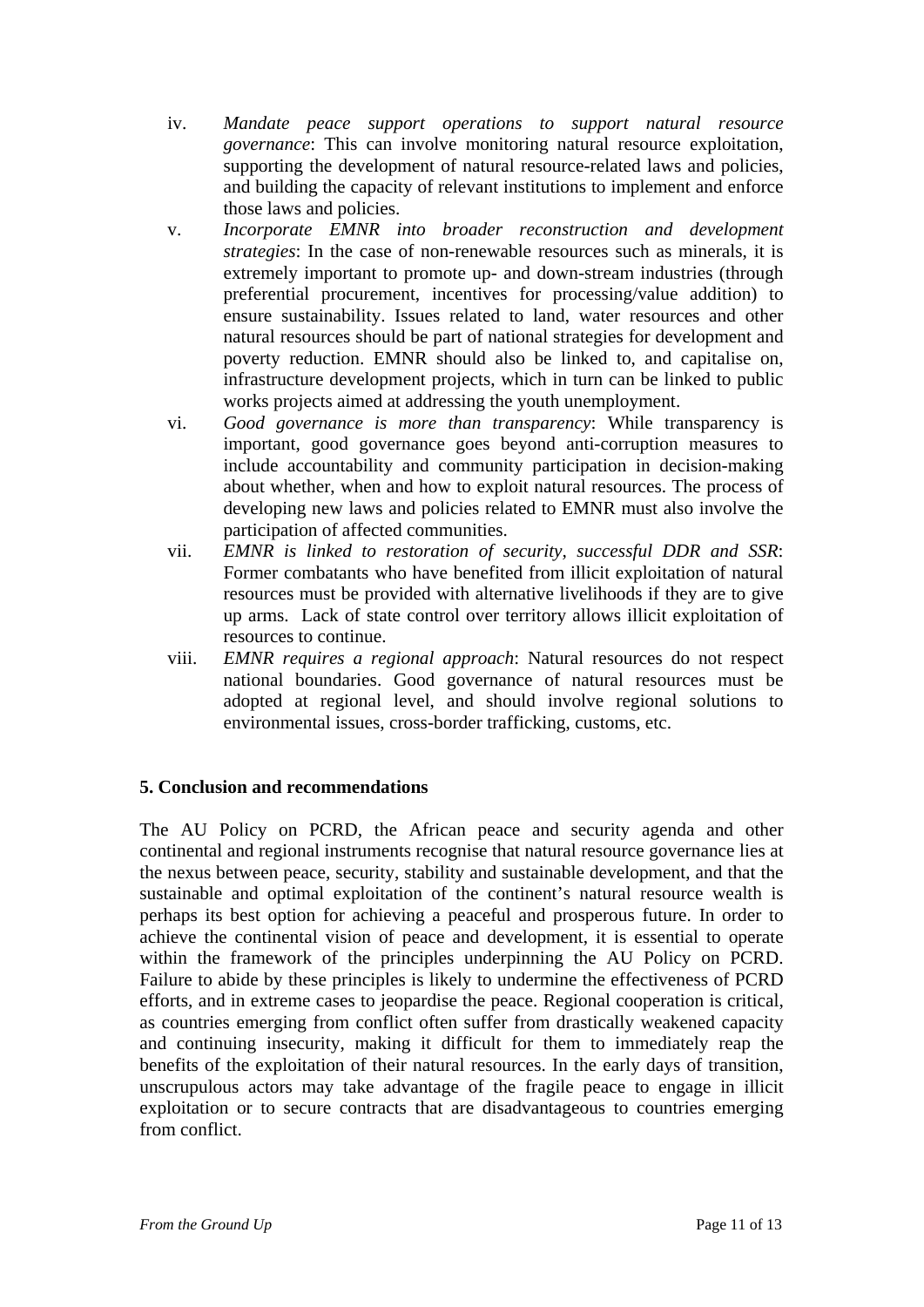To ensure that the natural resource wealth of countries emerging from conflict contributes to the consolidation of peace and sustainable development, the following recommendations should be considered. The recommendations are grouped according to the underlying principles of PRCD.

# *African Leadership:*

- i. The AU and RECs should accelerate development of continental minimum standards for the exploitation and management of natural resources, to provide a baseline below which post-conflict countries can not drop in negotiations with powerful multi-national corporations or trading partners, and to provide guidance for the development of policies and strategies to optimise the benefits derived from natural resource exploitation.
- ii. The AU should ensure that Africa speaks with one voice in international trade negotiations (especially the Doha round) to secure better terms of trade for Africa's natural resources.
- iii. Mainstream the governance of natural resources throughout the African peace and security agenda, in particular the Continental Early Warning System and the African Standby Force.

# *National and local ownership***:**

- i. Ensure that affected communities are involved in decision-making as well as development, implementation and monitoring of policies related to natural resource exploitation.
- ii. Increase local ownership through partnerships between international and local companies, requirements for local content/employment, incentives for local procurement, etc.
- iii. Leverage natural resources to mobilise domestic funds for PCRD, thereby increasing national ownership.

#### *Inclusiveness, equity and non-discrimination*

- i. Ensure participation of affected communities in all processes related to natural resource governance, beginning with the negotiation of the peace agreement.
- ii. Ensure equitable distribution of benefits from EMNR, by enshrining it in peace agreements, the constitution, laws and policies.
- iii. Address issues of gender and natural resource governance, in particular with respect to rights to land and other productive resources.

#### *Cooperation and coherence*

- i. EMNR policies should involve inter-departmental and inter-sectoral coordination (environment, development, tourism, defence/security, land, water, minerals, energy, etc.).
- ii. Regional cooperation in resource governance is essential, through RECs and continental minimum standards.
- iii. International partners should apply governance standards to companies operating in Africa, and prosecute when they fail to obey domestic and international laws and standards.

# *Capacity building for sustainability*